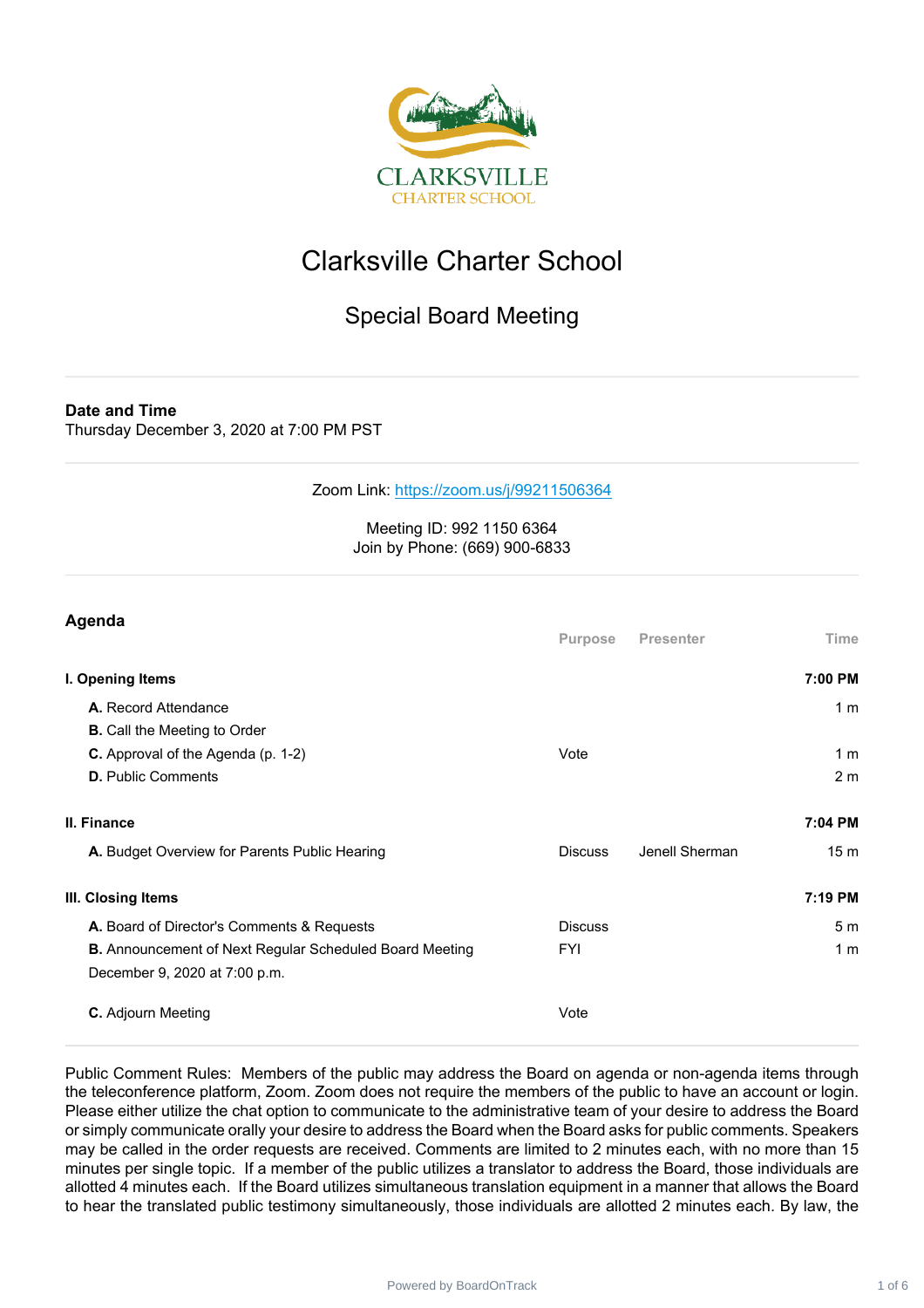Board is allowed to take action only on items on the agenda. The Board may, at its discretion, refer a matter to school staff or calendar the issue for future discussion.

Note: The Governing Board encourages those with disabilities to participate fully in the public meeting process. If you need a disability-related modification or accommodation, including auxiliary aids or services, to participate in the public meeting, please contact the Governing Board Office at 951-290-3013 at least 48 hours before the scheduled board meeting so every reasonable effort can be made to accommodate you. (Government Code § 54954.2; Americans with Disabilities Act of 1990, § 202 (42 U.S.C. § 12132)). Characterize School - Special Board - Special Board - Special Board - Special Board - Special Board - Special Board - Special Board - Special Board - Special Board - Special Board - The December 3, 2020 at 7:00 PM - The De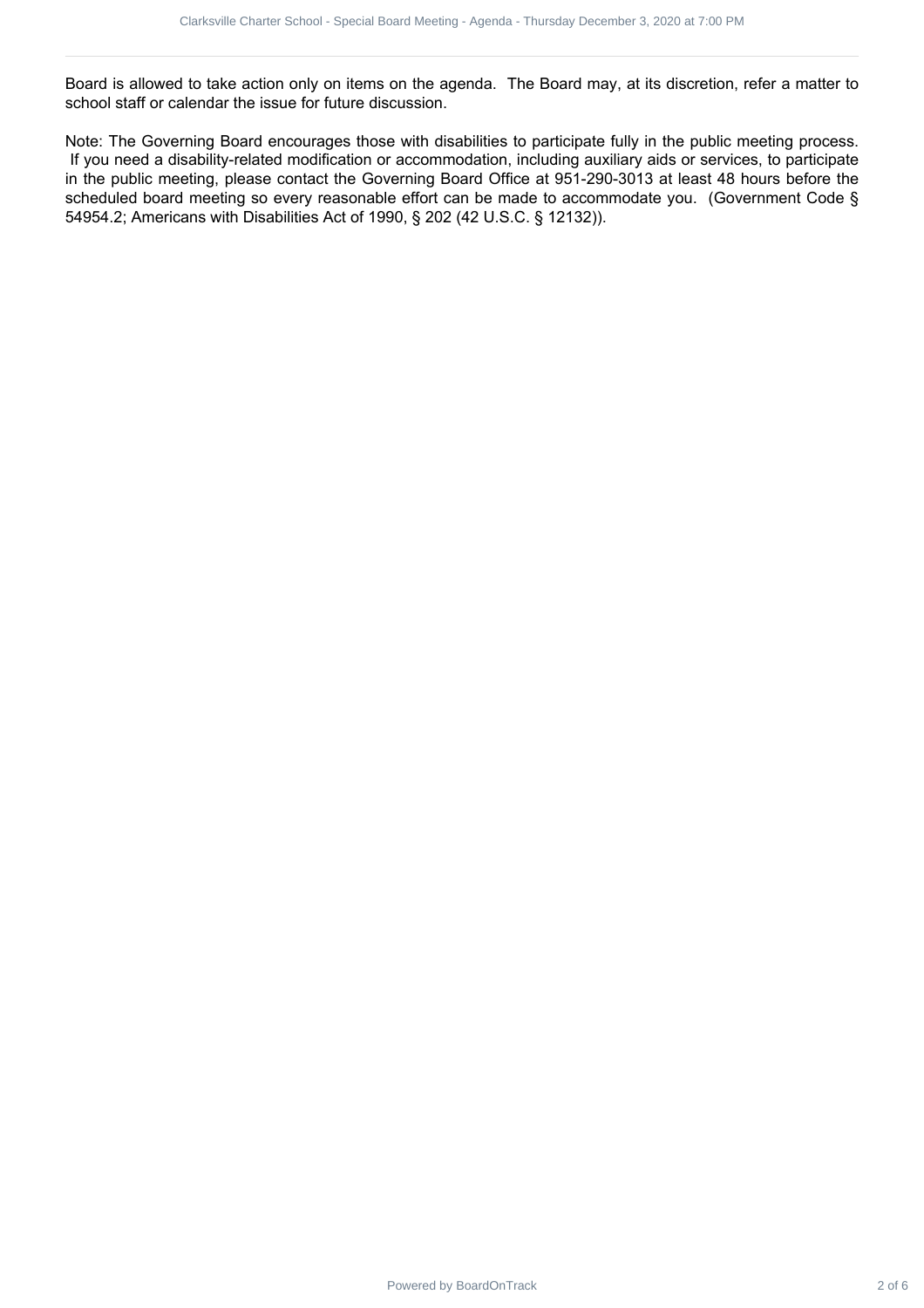## Cover Sheet

## Budget Overview for Parents Public Hearing

|                                                       | <b>Cover Sheet</b>                                                             |        |
|-------------------------------------------------------|--------------------------------------------------------------------------------|--------|
| <b>Budget Overview for Parents Public Hearing</b>     |                                                                                |        |
| Section:<br>Item:<br><b>Purpose:</b><br>Submitted by: | II. Finance<br>A. Budget Overview for Parents Public Hearing<br><b>Discuss</b> |        |
| <b>Related Material:</b>                              | Budget Overview for Parents 2020 - Clarksville.pdf                             |        |
|                                                       |                                                                                |        |
|                                                       |                                                                                |        |
|                                                       |                                                                                |        |
|                                                       |                                                                                |        |
|                                                       |                                                                                |        |
|                                                       |                                                                                |        |
|                                                       |                                                                                |        |
|                                                       |                                                                                |        |
|                                                       |                                                                                |        |
|                                                       |                                                                                |        |
|                                                       |                                                                                |        |
|                                                       |                                                                                |        |
|                                                       |                                                                                |        |
|                                                       |                                                                                |        |
|                                                       |                                                                                |        |
|                                                       |                                                                                |        |
|                                                       |                                                                                |        |
|                                                       |                                                                                |        |
|                                                       | Powered by BoardOnTrack                                                        | 3 of 6 |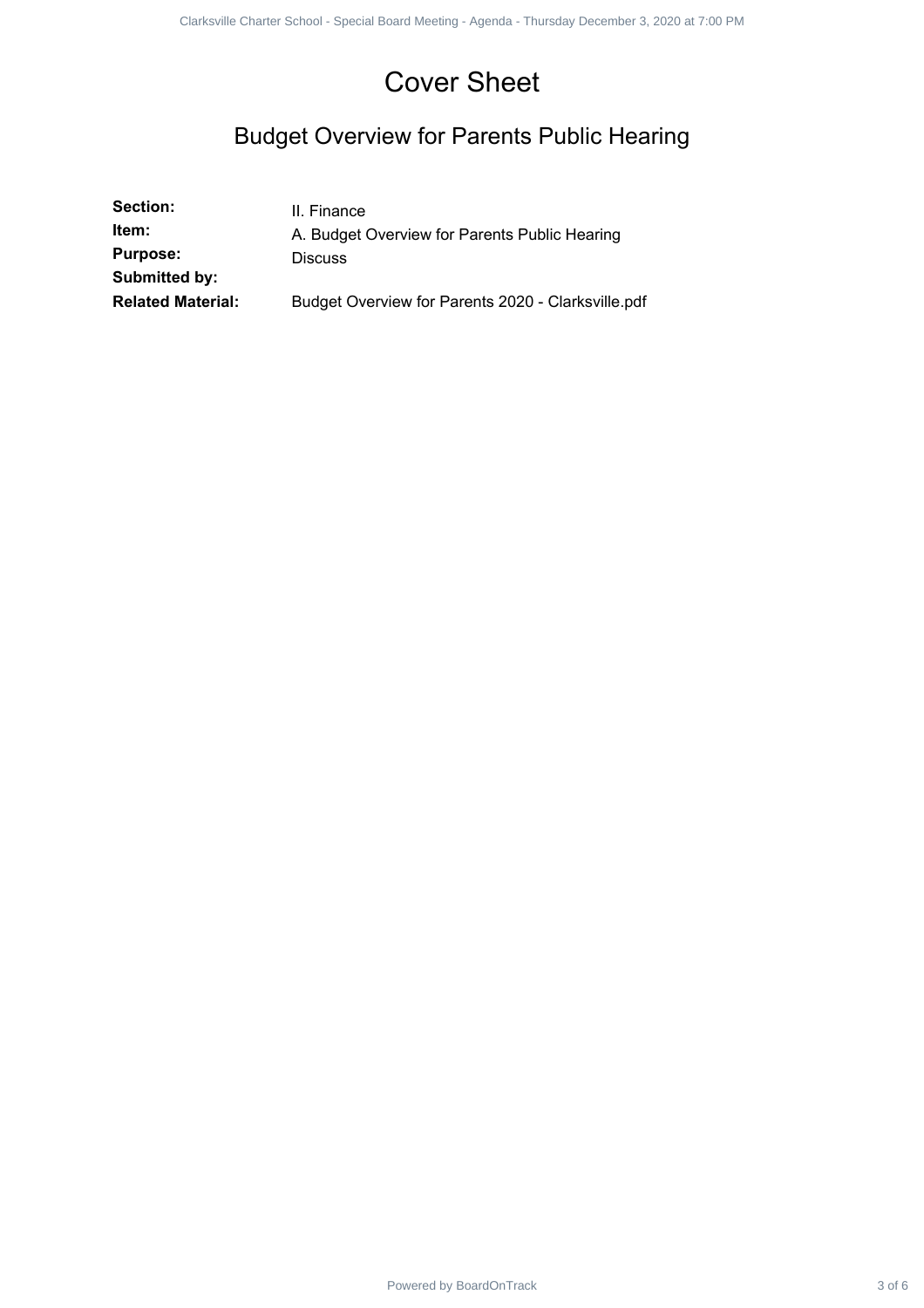# **LCFF Budget Overview for Parents**

Local Educational Agency (LEA) Name: Clarksville Charter School CDS Code: 09 61838 0136200 School Year: 2020-2021 LEA contact information: Jenell ShermanPrincipal(916) 532-5923jenell.sherman@clarksvillecharterschool.o

School districts receive funding from different sources: state funds under the Local Control Funding Formula (LCFF), other state funds, local funds, and federal funds. LCFF funds include a base level of funding for all LEAs and extra funding - called "supplemental and concentration" grants - to LEAs based on the enrollment of high needs students (foster youth, English learners, and low-income students).



coming year from all sources.

The total revenue projected for Clarksville Charter School is \$11,867,625.00, of which \$10,467,913.00 is Local Control Funding Formula (LCFF) funds, \$1,183,317.00 is other state funds, \$50,000.00 is local funds, and \$166,395.00 is federal funds. Of the \$166,395.00 in federal funds, \$162,473.00 are federal CARES Act funds. Of the \$10,467,913.00 in LCFF Funds, \$677,680.00 is generated based on the enrollment of high needs students (foster youth, English learner, and low-income students).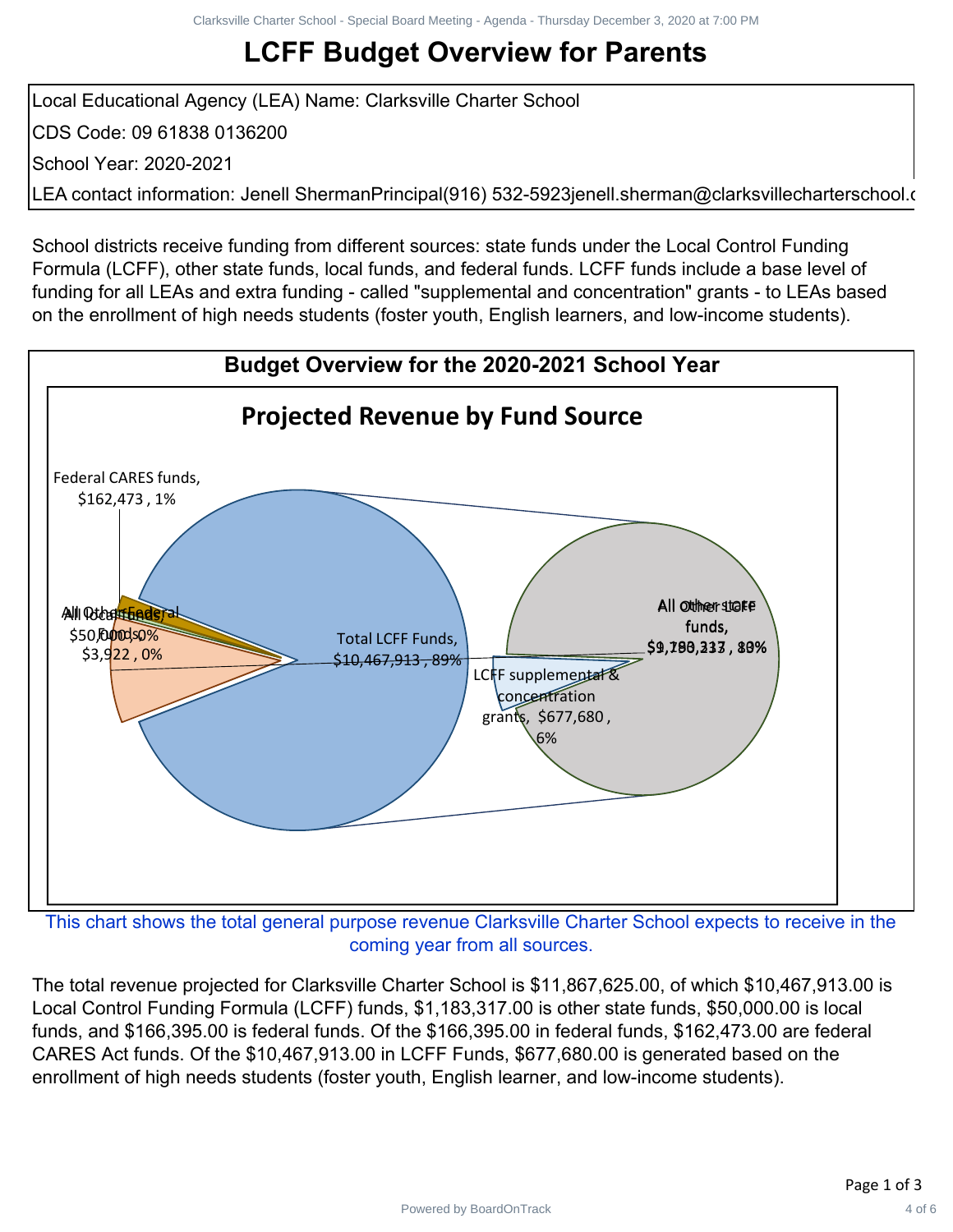# **LCFF Budget Overview for Parents**

For the 2020-21 school year school districts must work with parents, educators, students, and the community to develop a Learning Continuity and Attendance Plan (Learning Continuity Plan). The Learning Continuity Plan replaces the Local Control and Accountability Plan (LCAP) for the 2020–21 school year and provides school districts with the opportunity to desribe how they are planning to provide a high-quality education, social-emotional supports, and nutrition to their students during the COVID-19 pandemic.



This chart provides a quick summary of how much Clarksville Charter School plans to spend for planned actions and services in the Learning Continuity Plan for 2020-2021and how much of the total is tied to increasing or improving services for high needs students.

Clarksville Charter School plans to spend \$4,381,190.00 for the 2020-2021 school year. Of that amount, \$716,133.00 is tied to actions/services in the Learning Continuity Plan and \$3,665,057.00 is not included in the Learning Continuity Plan. The budgeted expenditures that are not included in the Learning Continuity Plan will be used for the following:

Staffing and related benefits, general instructional materials, special education related costs, and other general operational costs

Increased or Improved Services for High Needs Students in in the Learning Continuity Plan for the 2020-2021 School Year

In 2020-2021, Clarksville Charter School is projecting it will receive \$677,680.00 based on the enrollment of foster youth, English learner, and low-income students. Clarksville Charter School must describe how it intends to increase or improve services for high needs students in the Learning Continuity Plan. Clarksville Charter School plans to spend \$714,633.00 towards meeting this requirement, as described in the Learning Continuity Plan.